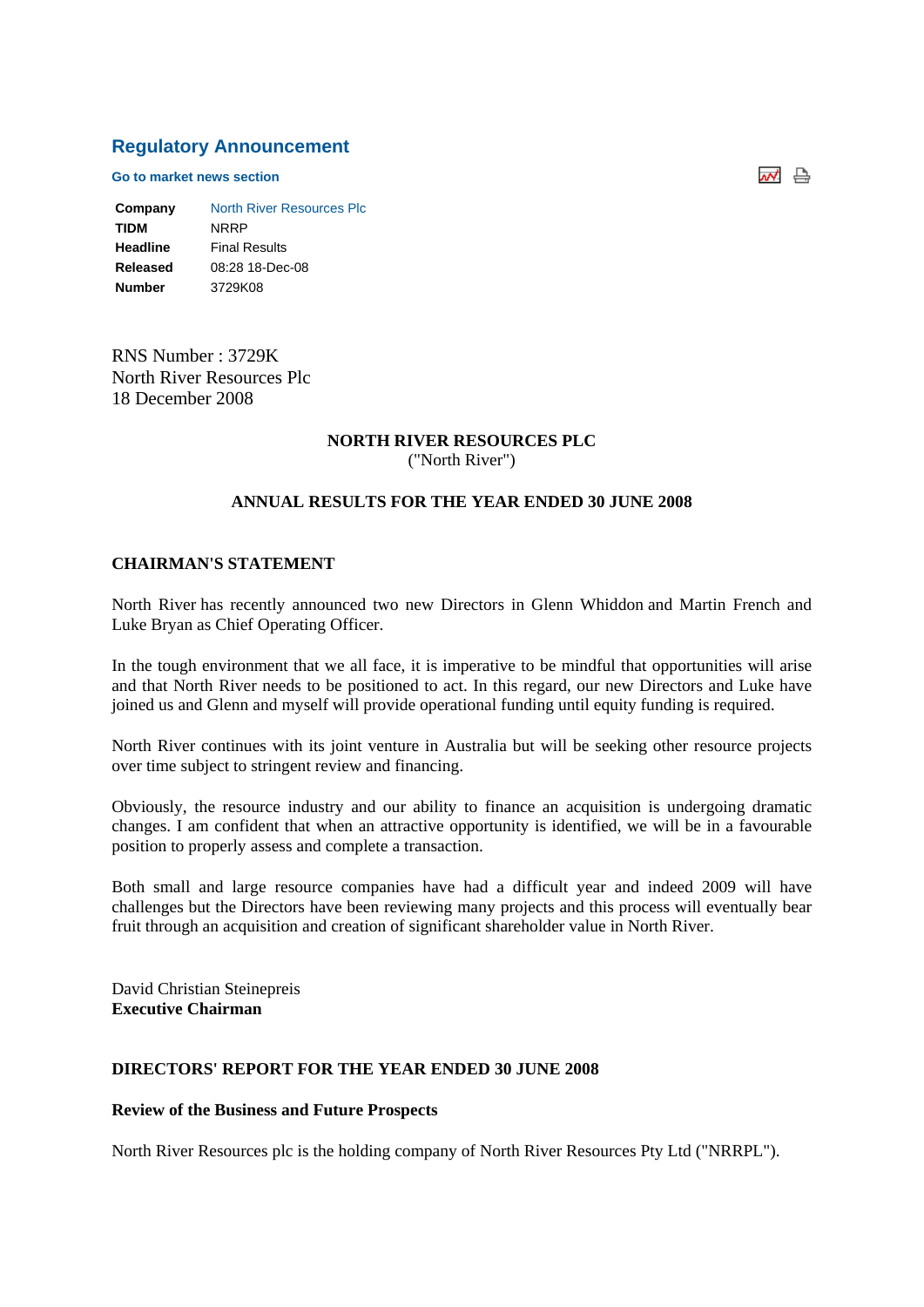NRRPL is party to a Farm-In Agreement with Segue Resources Limited ("Segue"), the holder of the Coronet Hill Tenement ("the Tenement" or "EL 10004"). Under the Farm-In Agreement, NRRPL is entitled to earn a 20% interest in the Tenement by expending such amount as the parties may agree (currently being £400,000) up to a maximum of £500,000 on the Tenement on or before 18 August 2010.

Subject to having expended the initial expenditure, NRRPL is entitled to earn a further 31% interest (in aggregate a 51% interest) in the Tenement by expending a further amount equal to £2,000,000 less the initial agreed expenditure on the Tenement on or before 18 August 2012.

Details of the Coronet Hill Tenement are as follows:

| Asset     | Holder | Interest $(\% )$ | <b>Status</b> | License Expiry Date | License Area            |
|-----------|--------|------------------|---------------|---------------------|-------------------------|
| EL10004   | Segue  | 100              | Exploration   | 18/08/2010          | 29.25                   |
| Northern  |        |                  |               |                     | Kilometers <sup>2</sup> |
| Territory |        |                  |               |                     |                         |
| Australia |        |                  |               |                     |                         |

The Coronet Hill Tenement is situated in the southern part of the Pine Creek Inlier, 220 kilometres south east of Darwin in the Northern Territory of Australia. This major mineral province of the Northern Territory covers about 66,000 kilometres<sup>2</sup> and is centred 170 kilometres south of Darwin.

The Company (through NRRPL) has to date spent £100,000 under the Farm-In Agreement as its contribution to exploration on the Tenement.

Exploration on the Tenement was undertaken by Segue as manager under the Farm-In Agreement and has included the following:

- Soil sampling in the southern and most prospective part of the Coronet Hill Tenement. This demonstrated multi-element anomalism in the main Coronet Hill fault zone in the area tested. Field visits and grab sampling highlighted the abundance of massive and disseminated sulphide material in historical workings along the fault that gave values up to 20% copper but also significant arsenic.
- A gradient-array induced polarisation (IP) geophysical survey over the most prospective area to locate electromagnetic conductors that may be indicative of sulphide accumulations for drill testing.

Five priority drilling targets have been selected out of information gathered from the IP survey.

Following the collection of bulk samples, metallurgical testwork is to be conducted to understand the metallurgical characteristics of the known mineralisation.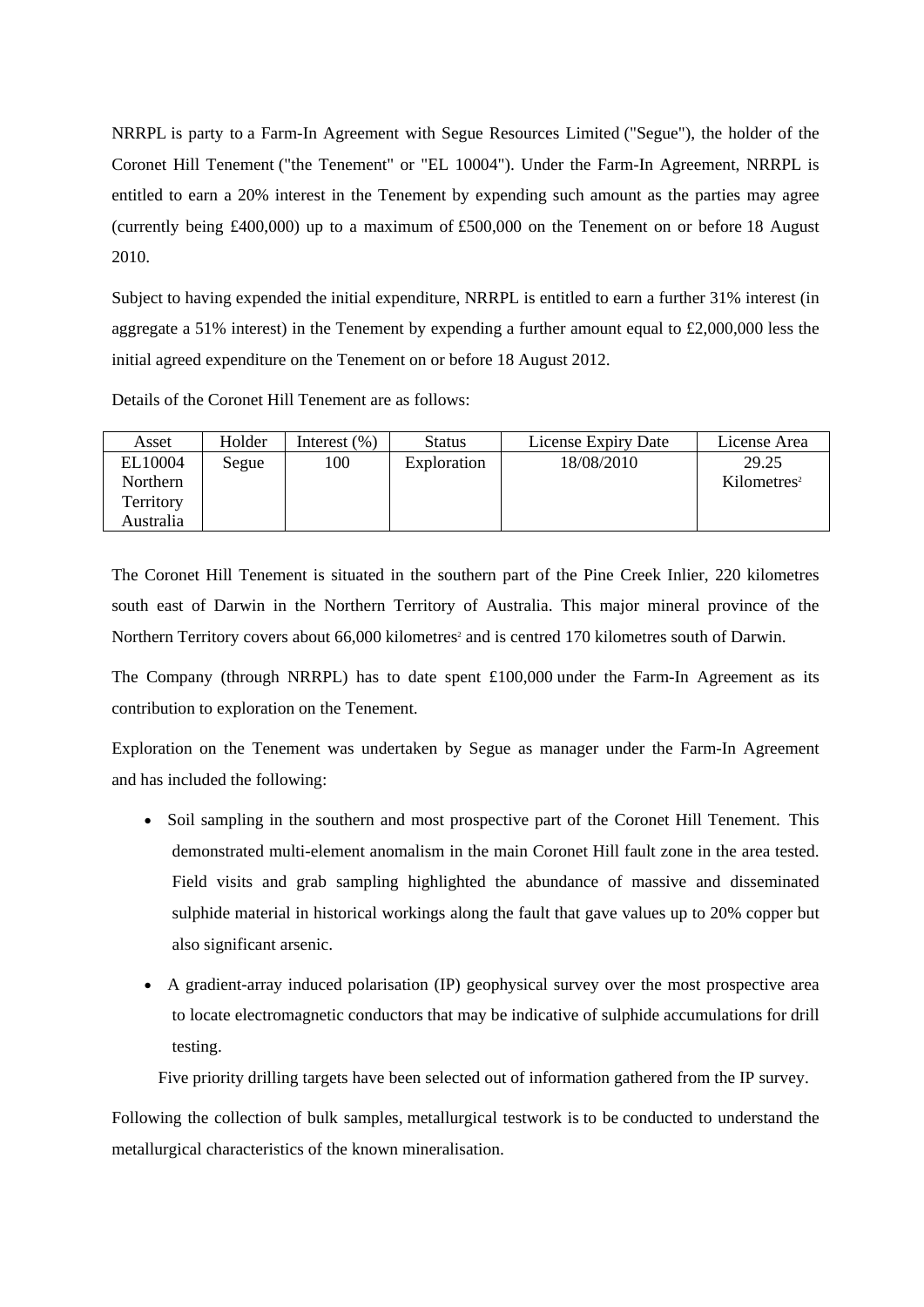The Directors' intention is for the Group to satisfy its expenditure requirements under the Farm-In

Agreement.

During the year to 30 June 2008, in addition to its activities related to the Coronet Hill Tenement, the Company identified and reviewed a number of potential investments in the resources sector, however none met the Company's investment criteria.

#### **Annual Report and Accounts and Dividends**

The Directors do not propose to recommend any dividends for the year ended 30 June 2008.

The Annual Report and Accounts of the Company can be found on the Company's website and have been posted to shareholders.

#### **GROUP INCOME STATEMENT FOR THE YEAR ENDED 30 JUNE 2008**

|                                             | <b>Year ended</b>   | <b>Period ended</b> |  |
|---------------------------------------------|---------------------|---------------------|--|
|                                             | <b>30 June 2008</b> | <b>30 June 2007</b> |  |
|                                             | £                   |                     |  |
| Administrative expenses                     | (260, 059)          | (259, 982)          |  |
| Loss on operating activities                | (260, 059)          | (259,982)           |  |
| Interest paid                               | (118)               | (34)                |  |
| Interest received                           | 9,652               | 8,062               |  |
| Loss on ordinary activities before taxation | (250, 525)          | (251, 954)          |  |
| Taxation                                    |                     |                     |  |
| Loss on ordinary activities after taxation  | (250, 525)          | (251, 954)          |  |
| Total recognised loss for the year/ period  | (250, 525)          | (251, 954)          |  |
| Loss per share                              | Pence               | <b>Pence</b>        |  |
| Basic and diluted                           | 0.37                | 0.64                |  |

#### **GROUP AND COMPANY BALANCE SHEETS AS AT 30 JUNE 2008**

|                            | Group<br><b>30 June 2008</b> | Company<br>30 June<br>2008 | Group<br><b>30 June 2007</b> | Company<br><b>30 June 2007</b> |  |
|----------------------------|------------------------------|----------------------------|------------------------------|--------------------------------|--|
|                            | £                            | £                          | £                            | £                              |  |
| <b>Non Current Assets</b>  |                              |                            |                              |                                |  |
| Intangible assets          | 100,000                      |                            | 100,000                      |                                |  |
| <b>Debtors</b>             |                              | 100,000                    |                              | 100,000                        |  |
|                            | 100,000                      | 100,000                    | 100,000                      | 100,000                        |  |
| <b>Current Assets</b>      |                              |                            |                              |                                |  |
| Cash and cash equivalents  | 121,693                      | 121,693                    | 387,797                      | 387,797                        |  |
|                            | 121,693                      | 121,693                    | 387,797                      | 387,797                        |  |
| <b>TOTAL ASSETS</b>        | 221,693                      | 221,693                    | 487,797                      | 487,797                        |  |
| <b>Current Liabilities</b> |                              |                            |                              |                                |  |
| Creditors: amounts falling |                              |                            |                              |                                |  |
| due within one year        | (20, 159)                    | (20, 159)                  | (35, 738)                    | (35, 738)                      |  |
|                            | (20, 159)                    | (20, 159)                  | (35, 738)                    | (35, 738)                      |  |
| <b>TOTAL LIABILITIES</b>   | (20, 159)                    | (20, 159)                  | (35, 738)                    | (35, 738)                      |  |
| <b>NET ASSETS</b>          | 201,534                      | 201,534                    | 452,059                      | 452,059                        |  |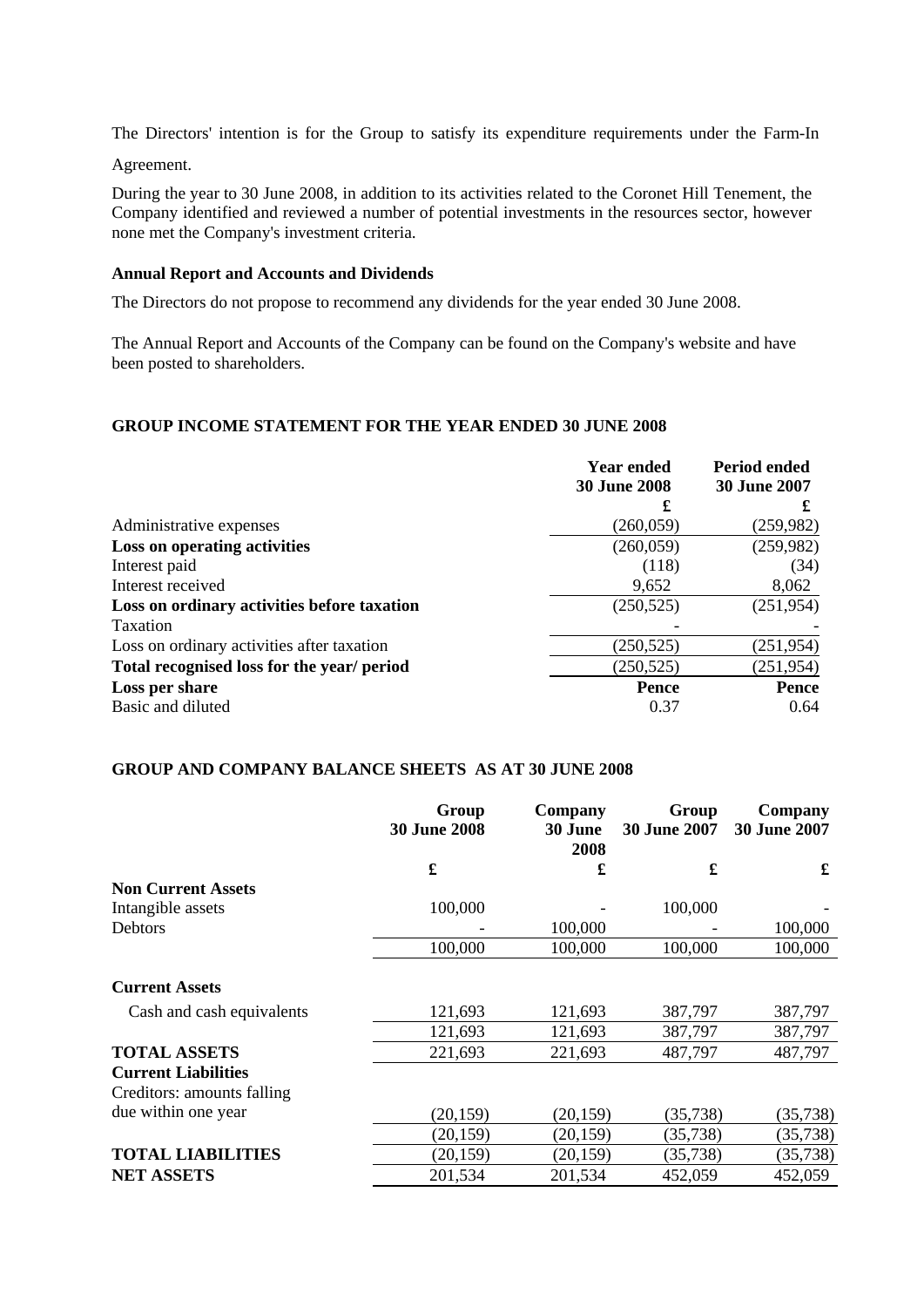# **Capital and Reserves Attributable to Equity Holders** Called up share capital 68,000 68,000 68,000 68,000 68,000 Share premium account 481,238 481,238 481,238 481,238 Option premium reserve 154,775 154,775 154,775 154,775 Retained losses (502,479) (502,479) (251,954) (251,954) **TOTAL EQUITY** 201,534 201,534 452,059 452,059

## **GROUP AND COMPANY CASH FLOW STATEMENTS FOR THE YEAR ENDED 30 JUNE 2008**

|                                                      | Group<br>year ended<br><b>30 June 2008</b> | Company<br>year ended<br><b>30 June 2008</b> | Group<br>period ended<br>30 June 2007 | Company<br>periodended<br>30 June2007 |
|------------------------------------------------------|--------------------------------------------|----------------------------------------------|---------------------------------------|---------------------------------------|
|                                                      | £                                          | £                                            | £                                     | £                                     |
| Net cash outflow from                                |                                            |                                              |                                       |                                       |
| operating activities                                 | (275, 638)                                 | (275, 638)                                   | (69, 469)                             | (69, 469)                             |
| <b>Returns on investments</b>                        |                                            |                                              |                                       |                                       |
| and servicing of finance                             |                                            |                                              |                                       |                                       |
| Interest paid                                        | (118)                                      | (118)                                        | (34)                                  | (34)                                  |
| Interest received                                    | 9,652                                      | 9,652                                        | 8,062                                 | 8,062                                 |
| Net cash inflow from<br>returns on investment        |                                            |                                              |                                       |                                       |
| and servicing of finance                             | 9,534                                      | 9,534                                        | 8,028                                 | 8,028                                 |
| <b>Investing</b>                                     |                                            |                                              |                                       |                                       |
| Capitalised costs - Farm-In<br>costs Coronet Hill    |                                            |                                              | (100,000)                             |                                       |
| Net cash outflow from                                |                                            |                                              |                                       |                                       |
| investing                                            |                                            |                                              | (100,000)                             |                                       |
| <b>Financing</b>                                     |                                            |                                              |                                       |                                       |
| Loan to subsidiary                                   |                                            |                                              |                                       | (100,000)                             |
| Proceeds from issue of                               |                                            |                                              |                                       |                                       |
| shares                                               |                                            |                                              | 754,000                               | 754,000                               |
| Costs of the issue of shares                         |                                            |                                              |                                       |                                       |
|                                                      |                                            |                                              | (204, 762)                            | (204, 762)                            |
| Net cash inflow from<br>financing                    |                                            |                                              | 549,238                               | 449,238                               |
| Increase/(decrease) in<br>cash and cash equivalents  |                                            |                                              |                                       |                                       |
|                                                      | (266, 104)                                 | (266, 104)                                   | 387,797                               | 387,797                               |
| Cash and cash equivalents<br>at the beginning of the |                                            |                                              |                                       |                                       |
| period                                               | 387,797                                    | 387,797                                      |                                       |                                       |
| <b>Cash and cash</b>                                 |                                            |                                              |                                       |                                       |
| equivalents at the end of                            |                                            |                                              |                                       |                                       |
| the year/ period                                     | 121,693                                    | 121,693                                      | 387,797                               | 387,797                               |

## **NOTES TO THE FINANCIAL STATEMENTS**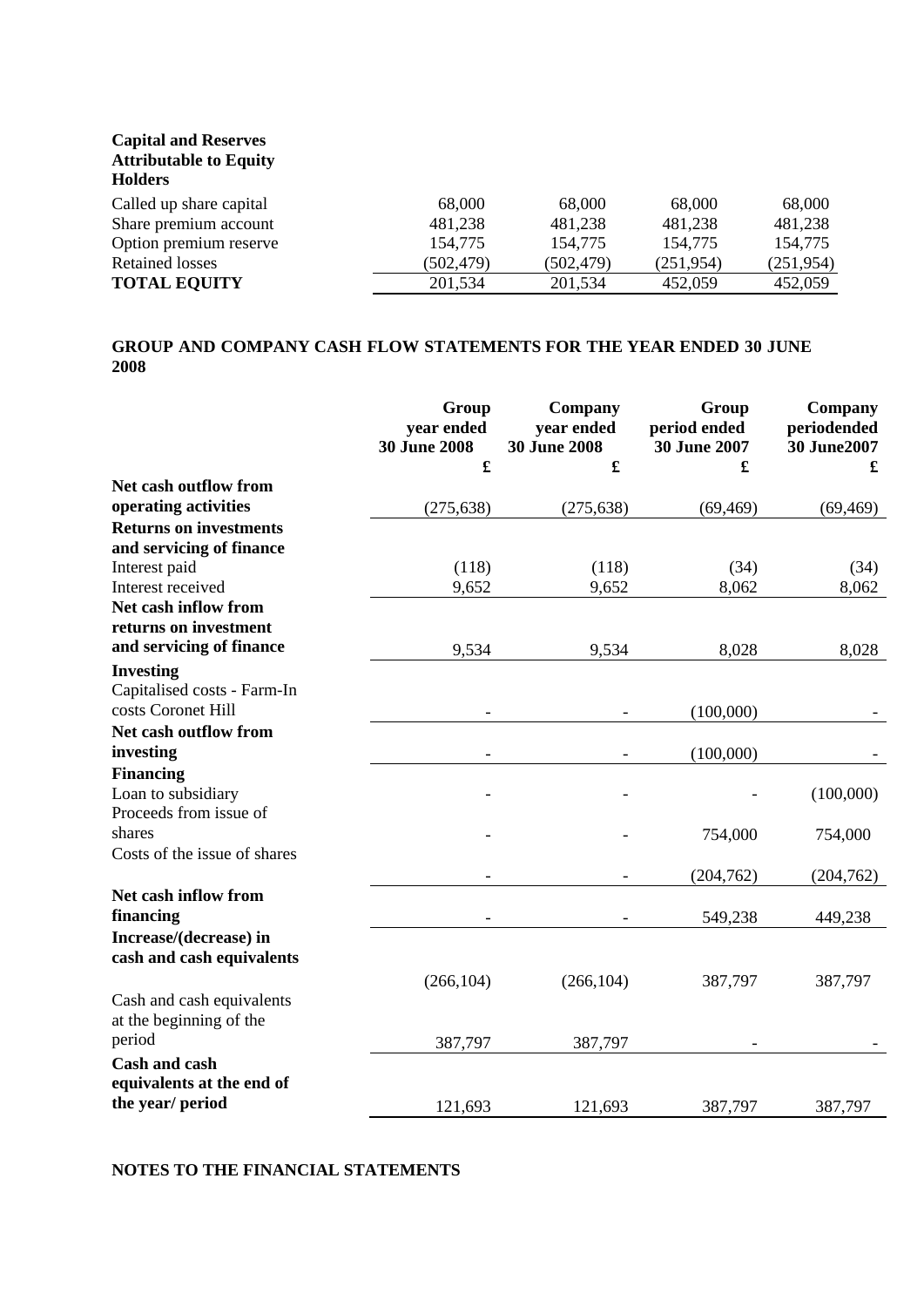#### **FOR THE YEAR ENDED 30 JUNE 2008**

| 1. Debtors                                                          |         |                                   | Group<br><b>30 June2008</b> | Company<br><b>30 June 2008</b> |              | Group<br><b>30 June 2007</b>  | Company<br><b>30 June 2007</b> |
|---------------------------------------------------------------------|---------|-----------------------------------|-----------------------------|--------------------------------|--------------|-------------------------------|--------------------------------|
| Loan to subsidiary                                                  |         |                                   |                             | 100,000                        |              |                               | 100,000                        |
| 2. Creditors                                                        |         | Group<br><b>30 June 2008</b>      |                             | Company<br><b>30 June 2008</b> |              | Group<br><b>30 June 2007</b>  | Company<br>30 June 2007        |
| Accruals                                                            |         |                                   | 20,159                      | 20,159                         |              | 35,738                        | 35,738                         |
| 3. Subsidiary Undertakings                                          |         |                                   |                             |                                |              |                               |                                |
| <b>Company</b>                                                      |         |                                   |                             |                                |              |                               |                                |
| Name of company                                                     | Country |                                   | Holding                     |                                |              | Proportion Nature of business |                                |
|                                                                     |         |                                   | held                        |                                |              |                               |                                |
| North River Resources Pty Ltd                                       |         | Australia                         | Ordinary                    | 100%                           |              | Mineral exploration           |                                |
|                                                                     |         |                                   | <b>Shares</b>               |                                |              |                               |                                |
| 4. Share Capital                                                    |         |                                   |                             |                                |              |                               |                                |
| <b>Group and Company</b>                                            |         | <b>30 June 2008</b>               |                             | <b>30 June 2008</b>            |              | 30 June 2007                  | 30 June 2007                   |
|                                                                     |         | <b>Number of</b><br><b>Shares</b> |                             | £                              |              | Number of<br><b>Shares</b>    | £                              |
| <b>Authorised</b><br>10,000,000,000 Ordinary shares                 |         |                                   |                             |                                |              |                               |                                |
| of 0.1p each                                                        |         | 10,000,000,000                    |                             | 10,000,000                     |              | 10,000,000,000                | 10,000,000                     |
| <b>Issued and Fully Paid</b><br>Ordinary shares of 0.1p each        |         | 68,000,000                        |                             | 68,000                         |              | 68,000,000                    | 68,000                         |
| <b>5. Expenditure Commitments</b>                                   |         | Group<br><b>30 June 2008</b>      |                             | Company<br><b>30 June 2008</b> |              | Group<br><b>30 June 2007</b>  | Company<br>30 June 2007        |
| Commitments contracted for at                                       |         |                                   | $\mathbf f$                 |                                | $\mathbf{f}$ | $\mathbf{f}$                  |                                |
| reporting date but not recognised as<br>liabilities are as follows: |         |                                   |                             |                                |              |                               |                                |
| Between one and two years                                           |         |                                   |                             |                                |              | 300,000                       | 300,000                        |
| Between two and five years                                          |         | 300,000                           |                             | 300,000<br>300,000             |              |                               |                                |
| <b>Total</b>                                                        |         | 300,000                           |                             |                                |              | 300,000                       | 300,000                        |

Under the terms and conditions of the Farm-In Agreement, the Company has a commitment to contribute a percentage of the cost of exploration expenditure to earn its interest in the project. The expenditure required is £400,000 of which £100,000 has already been spent. The balance to be spent on or before 18 August 2010 for the Company to earn its interest. The Company can however withdraw from the Farm-in Agreement at any time by giving notice in writing to Segue of its intention to withdraw and upon withdrawal the Farm-in Agreement shall terminate.

# **6. Post Balance Sheet Events**